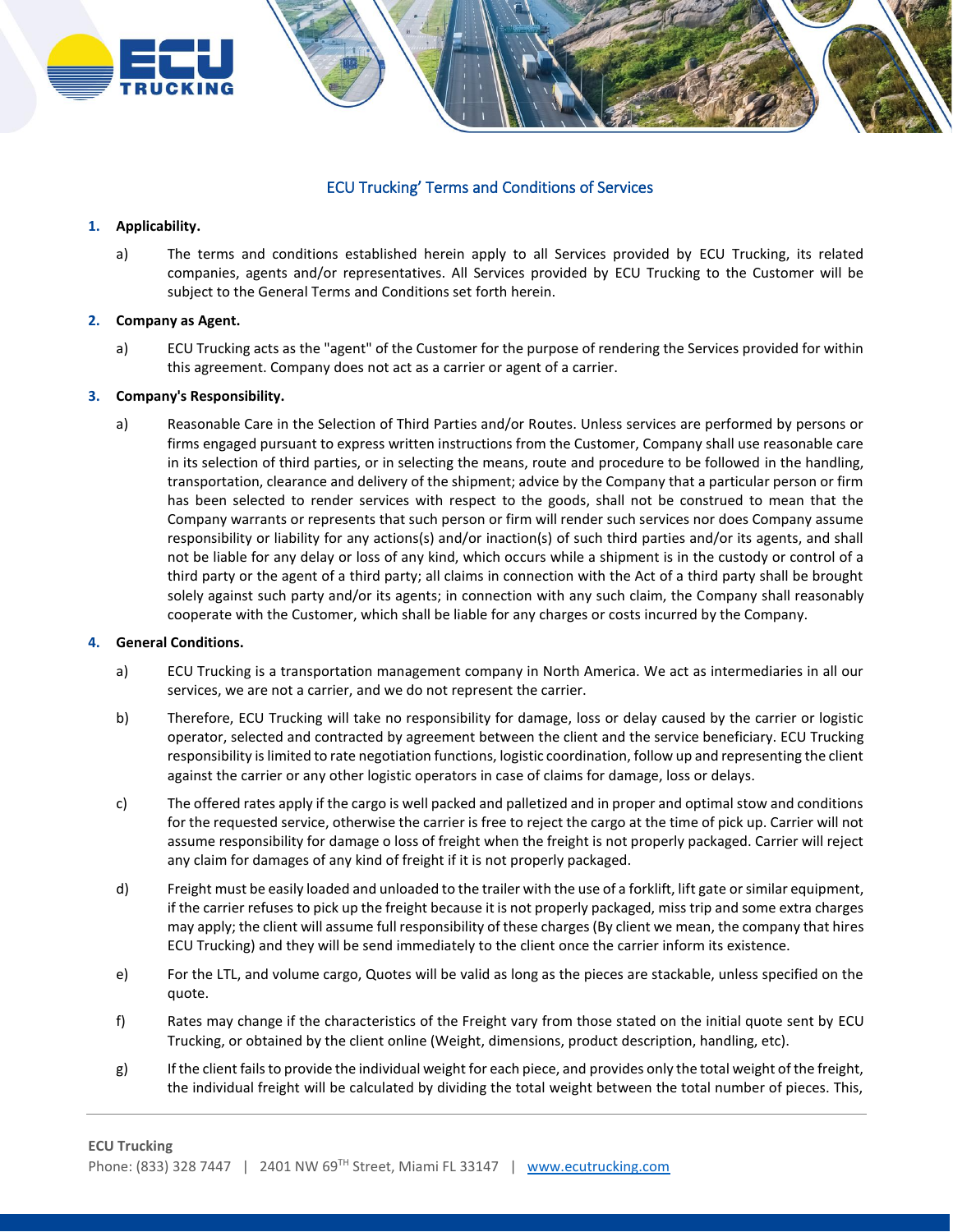

in order to provide an initial rate, if the client or the shipper later notify a different weight per pieces, even if the total weight remains the same, the rate may vary.

- h) If the cargo is not ready at the time of pick up and extra fee can be charge called "Miss Trip". This will be additional to the initial fee.
- i) Shipments must be made available to carrier by 5 p.m. local time on the day of pickup, with 2 hours or more advance notice depending on the shipper's proximity to the carrier's service center. If shipment is made available after 5 p.m. local time and is accepted by the carrier, one additional day of transit will be added to the otherwise published transit time.
- j) If the shipper ships loose boxes that requires palletizing, driver may reject the freight without further notice. LTL carriers recommend to palletized loose boxes to prevent future damages or shortages.
- k) When driver need to have documents on hand for pick up, the documentation must be sent to ECU Trucking before 4:00 PM to schedule the pickup the next business day. If the carrier selected is NEMF or SEFL documentation must be sent to ECU Trucking before 1:00 PM. Trucker in charge might not carry the cargo documentation since this is not a formal procedure established by the carrier at the time of the pick-up. We recommend you send a copy of the documentation to the shipper. Carriers internal policies state that the driver´s waiting time at the moment of the pick-up should not exceed 20 minutes. In case the pick-up location is busy, ECU Trucking will assist you rescheduling your pick-up. ECU Trucking is not responsible for storage fees charged in case of delays presented during the pickup process.
- l) For pick-ups or deliveries where the driver is required to present a copy of his personal ID, it will be at discretion of the driver to present this document. If pickup or delivery is not completed because of this request, any additional charges for missed trip or redelivery incurred and added by the carrier will be applicable assessed to the customer.
- m) If the bill of lading issued by the shipper is a non-authorized form or when the bill of lading does not indicate which party is responsible for payment of the freight charges, the freight charges will be billed prepaid or collect and freight charges will be assessed against the party identified as the shipper or consignee on the bill of lading. Any time ECU Trucking must issue a freight bill correction, due to no fault of the carrier, to correct any invoice, freight bill or delivery receipt which was billed correctly by carrier in accordance with the original bill of lading, the following provisions will apply:
	- 1) Prior to delivery, a request to add or change a Third Party on a freight bill will be permitted upon written instructions from the customer. An additional BOL correction fee will be applied to change a freight bill or issue a freight bill correction prior to delivery for payment terms, name or address or payer or otherwise.
	- 2) After a shipment has been delivered, but prior to receipt of payment, a change in payment terms or payer will not be permitted unless written authorization is provided to ECU Trucking by the customer assuming responsibility for payment. An additional BOL correction fee will be applied to change a freight bill or issue a freight bill correction after delivery for payment terms, name or address of payer, or otherwise. ECU Trucking BOL includes relevant information that determines the validity of our pricing and the rates that you obtain as a benefit for shipping with ECU Trucking. In this case, since the document used was different than the one we sent, the rates and discounts offered could not apply.
- n) Special services such as "time critical", are valid ranging from half an hour to 2:00 PM local time. The volume rates are valid for 7 days.
- o) Special services require like liftgate, pup truck for residential pick up or delivery will be subjected to availability.
- p) LTL drivers are not allowed to carry checks or cash for pick up or delivery purposes.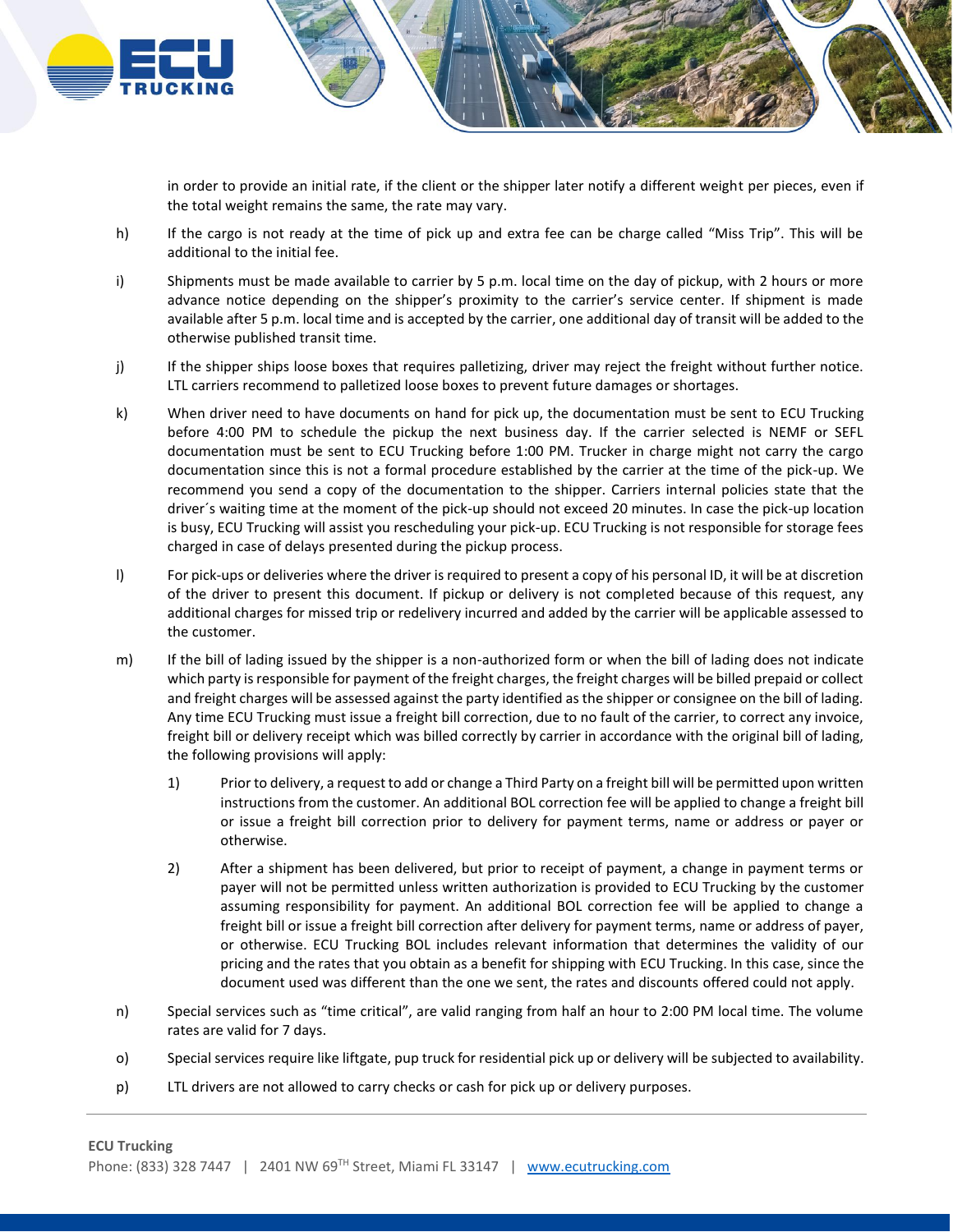

- q) LTL companies do not offer pallet exchange services.
- r) DOCK PICKUP/DIVERSION TO ANOTHER CARRIER: When ECU Trucking receives instructions to divert a shipment at any point from Carrier to another carrier the following provisions apply:
	- 1) Carrier will make a diligent effort to execute the diversion but will not be responsible if such service is not affected.
	- 2) Dock pickup/Diversion charges will be applied and will require previous written confirmation and approval from the customer. Additionally, if the request results in unloading and reloading the vehicle upon which the shipment was loaded when the request for diversion was received, additional backstripping charges will be applied.
- s) The Rate does not include any special services, unless specify.
- t) When a single shipment includes in-bond and domestic goods, an itemized and detailed breakdown indicating which pieces are moving in-bond and which ones are domestic must be provided by the customer prior pickup along with all the proper in-bond documents. If the customer fails to do so, additional Bond Amendment fees may apply.
- u) When a shipment originates in or is destined to Hawaii, Alaska, Puerto Rico, Guam, or the US Virgin Islands the transit time only apply for the portion of the movement between Carrier's facility in the contiguous 48 United States. customer must add the portion where the freight will move ocean, this information must be check at the time of the quote with the pricing department team.
- v) Freezable protection is designed to protect shipments that freeze at 32 degrees Fahrenheit, 0 degrees Celsius and below, Service consists of specific loading and transit processes used to better protect shipments vulnerable to freezing during the winter months. Approved products include chemicals and allied products, canned, box and bottled food and beverages (including alcohol), cosmetics, pharmaceuticals and agricultural products such as root stock, flower, bulbs and seeds. Normal transit times apply, but shipments might be held in transit to protect against extended exposure to freezing temperatures because of road closures, weekends, holidays or other delays. Freezable Protective Service shall be offered November 1st through April 30th. Dates may be adjusted if weather conditions dictate. Carrier reserves the right to suspend Freezable Protection Service if the temperature is 10 degrees Fahrenheit or lower or if there is a prolonged period of extreme cold weather. A special coordination fee will be assessed on each blind shipment. Additional accessorials, such as re-labeling, will be assessed to the customer. Blind shipment pickups will be schedule for the next business day.
- w) For Courier Service, the initial rate is valid if the shipper has daily pick up with UPS courier, the cargo needs to be packaged in a cardboard box with dimensions no greater than 30x30x30 inches and cannot contain hazardous materials. In case the shipper does not have daily pick-up service, please note that an additional cost of \$15 will be applied.
- x) When an inside pick up is required from or to locations beyond the immediate adjacent loading or unloading locations available for the carrier´s vehicle. The service will be provided to floors above or below the vehicle access levels only when the elevator or escalators are available with provided labor, when it is necessary to operate. It will be considered that the load is immediately adjacent to a suitable space for a vehicle to be placed for loading or unloading if it is separated only by a public sidewalk that can intervene. In addition, the equipment availability must be verified.
- y) When the carrier is delayed by shipper or consignee for loading or unloading on or near the premises of shipper or consignee, detention charges shall begin upon expiration of the applicable free time allowed and will end when the vehicle(s) are loaded or unloaded and is available for movement. When the loading or unloading is delayed beyond the free time established by each carrier, an additional charge will apply for each 15 minutes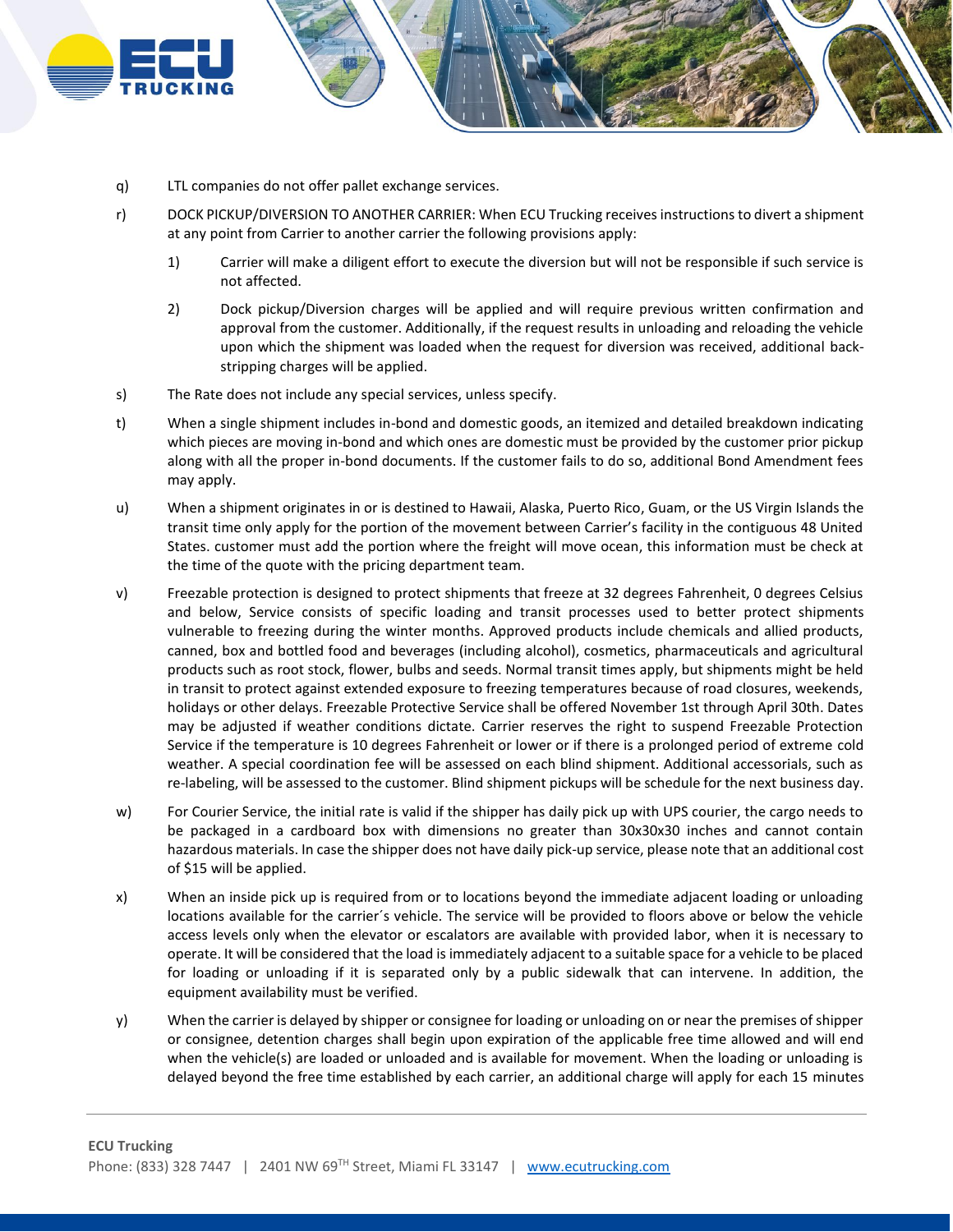

or traction thereof. Free time for loading or unloading shall be determined directly by the carrier. Computation of free time shall begin upon the arrival of the vehicle for loading or unloading. Time shall end upon completion of loading or unloading and receipt by the driver of a signed bill of lading or receipt for delivery. Unless the shipper or consignee stamps or marks the delivery receipt with time of arrival and departure, Carrier's records shall be used to determine whether free time has expired and any Detention additional charges.

- z) Pickups are subject to carrier availability and route conditions; ECU Trucking is not responsible for storage fees charged in case of delays presented during the pickup process. If pick up needs to be rescheduled customer must ensure cargo is fully released before driver arrives.
- aa) Freight must be easily loaded and unloaded to the trailer with the use of a forklift, lift gate or similar equipment, if the carrier refuses to pick up the freight because it is not properly packaged or shipper does not release the cargo for any reason miss trip and some extra charges may apply; the client will assume full responsibility of these charges (By client we mean, the company that hires ECU Trucking) and they will be send immediately to the client once the carrier inform its existence. If the cargo is not ready at the time of pick up and extra fee can be charge called "Miss Trip", the client will assume full responsibility of these charges and will be additional to the initial fee. For legal dispositions, carriers have up to 6 months to send corrections on their bills.
- bb) When customer completed a booking dispatched online is his responsibility to send BOL and Labels to the shipper.
- cc) The rate applies to general cargo unless it is specified as dangerous cargo. ECU Trucking does not handle mercury, explosive, and radioactive material. In case the product to be transported is carbon black or weapons we recommend confirming the fee directly with the pricing department.
- dd) ECU Trucking uses density-based freight classes to bring rates from LTL carriers. This means the dimensions and weight of the freight are the factors that determine the freight class and thus the pricing. ECU Trucking determines density-based freight class using the pounds per cubic feet (PCF) equation. Once the PCF is determined the corresponding density-based freight class will be applied to determine all offered and applicable rates.
- ee) The rate sent is only valid if the shipper and consignee can load/unload the cargo in/out of and enclosed truck. Unless any special service is specified on the quote.
- ff) The rate sent is valid for freight going from business to business (with dock). ECU Trucking does not verify addresses prior to getting a quote, it is the customer's responsibility to advise ECU Trucking if there is any special requirement or characteristics of the origin or destination locations that must be considered in order to send a correct rate.
- gg) Transit time are estimated, not guaranteed, when requiring a guaranteed delivery or a delivery appointment, the client must specify those special needs before getting the rate, otherwise the given rate will not apply. Also, the client must specify exactly the guaranteed service they require (Guaranteed extra charges will be removed if the delivery deadline is not met, thus the client will have to pay for the standard service).
- hh) Delays due to weather, natural disasters or any other external inevitable situation are the exception to the previous note.
- ii) Density must be greater than 6 Lbs/Cft.
- jj) These rates do not apply for hazmat cargo, unless specified on the quote.
- kk) Rates do not include any additional coverage besides the Carriers responsibility. In case of damage, loss, or delay of the freight, ECU Trucking is responsible to assist the client on the process of filing a claim and following up, however ECU Trucking is not responsible for the damage, loss or delay caused by the carrier during the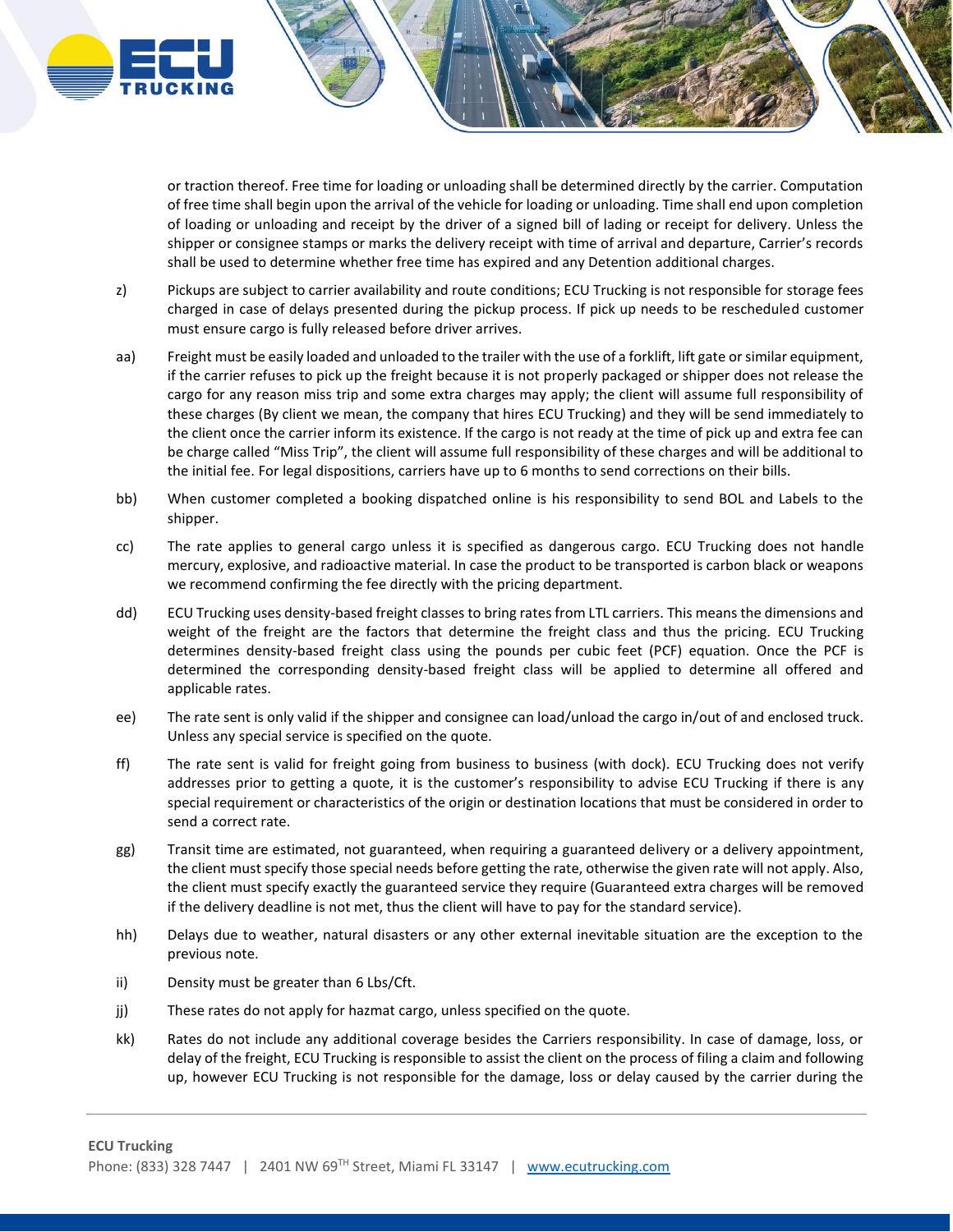

given service. All charges must be paid before processing a claim. It is important to consider that the carrier's liability for used goods, personal effects and household goods is \$0.10/lb.

- ll) Any shipment in which the freight charges are to be paid by a third party are subject to additional accessorial charges for any additional services rendered which are required to complete the pickup or delivery of the shipment. The third-party payor of the freight charges will be responsible for these additional accessorial charges. In addition, prior approval nor a letter of authorization will not be required to assess these additional charges for services rendered or executed.
- mm) LTL Quotes are valid for 30 days, unless otherwise specified.
- nn) Spot/Volume Quotes are valid for 7 days and it's liability in case of damage or loss is limited to \$0.50/lb, unless otherwise specified.
- oo) For LTL shipment, carrier will wait for 15 minutes in order to pick up or deliver Freight, if they have to wait longer, detention or waiting time charges may apply (Thus vary depending on the carrier).
- pp) When hiring a service with ECU Trucking, the client is responsible for the total payment of the required service on the established terms, if not; extra charges for interests and legal matters may apply.
- qq) Once the Freight is delivered, the client has a maximum of 9 month to file a claim against the carrier, Cargo should not be exported, in order for the Carrier to make the necessary inspections, claims can be denied if freight is exported before the carrier gets to inspect the cargo.
- rr) In case the Shipper uses a BOL different from the one sent by ECU Trucking `s operations department, the company will automatically be exonerated from any responsibilities and neither the tariff nor the discount will apply.
- ss) If the shipper uses a different BOL from the one sent by ECU Trucking an extra fee will be charge for the change in documents, also Reconsignment and other additional charges may apply, depending on the information contained on the BOL the shipper decided to use.
- tt) In case shipper does not use ECU Trucking Bill of Lading disregarding the instructions Dispatch team or customer sent, a \$40.00 additional fee will apply to make the proper billing corrections. In case the document received from the shipper, includes an incorrect delivery address that doesn't match the initial instruction, additional reconsignment fees will apply. The client must pay any additional charges caused during the process. ECU Trucking BOL includes relevant information that determines the validity of our pricing and the rates that customers obtain as a benefit for shipping with ECU Trucking. In case shipper use a different document, the rates and discounts offered could not apply. In case of doing an incorrect use of ECU Trucking `s third party information in other documents different that the one generated on ECU Trucking TMS, the client must pay inland charges and any other charges caused during the process.
- uu) ECU Trucking and LTL carriers are responsible exclusively for the domestic service, whatever happens to the freight after delivery, is consignee's responsibility. bb) It´s consignee's responsibility to verify goods and claim the short delivery/ damaged delivery after exporting the shipment. It's consignee responsibility to verify and compare what was received vs. what is to be exported. If the delivery for one or more pieces is completed incorrectly, it will the carrier's responsibility to recover the misdelivered goods from the facility where they were delivered. If the consignee exports and incorrect shipment or piece by mistake, the carrier will not liable for any return, customs or/and any involved charges.
- vv) It´s consignee's responsibility to verify goods and claim the short delivery/ damaged delivery after exporting the shipment.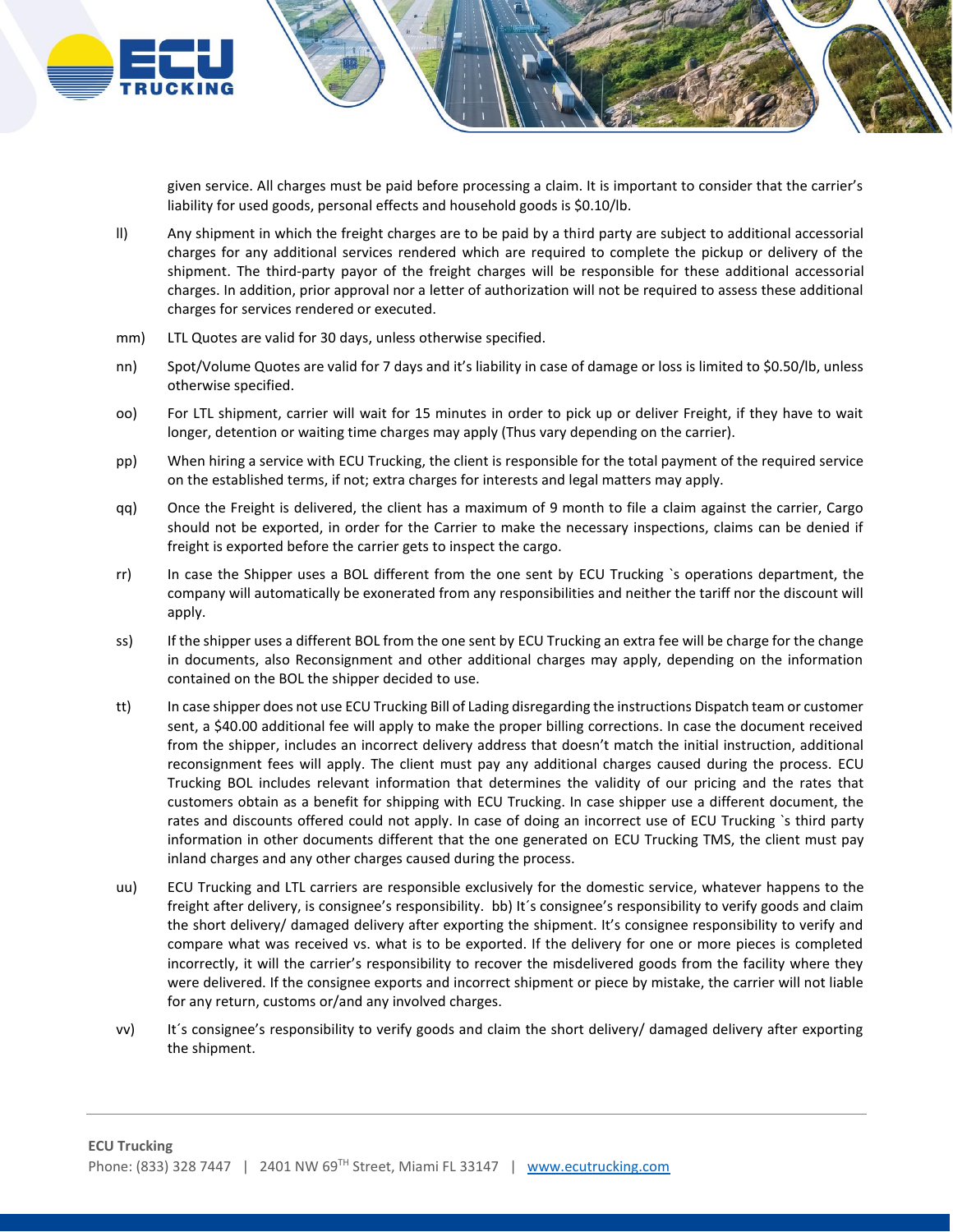

- ww) For any language in the parties' agreement that gives Carrier any discretion, judgment, or other right, Carrier's exercise of such discretion, judgment, or other right is not limited in any way whatsoever – even if the specific language does not so specify. Carrier has the sole and unilateral authority to choose how to exercise its discretion, judgment, or any other right and may do so for any reason it chooses, without limitation. Carrier is not bound by any previous exercise of its discretion, judgment or any other right. Nor does any previous exercise institute a determination or admission by Carrier about how such discretion, judgment, or right should be or should have been exercised.
- xx) For Courier Service, the initial Rate is valid as long as the shipper has daily pick up with UPS courier, the cargo needs to be packaged in a carton box and cannot contain hazardous materials.
- yy) When requiring the driver to bring documents to the pick-up place, the request must be done 24 hours prior to the pick-up time, also since not all of the carriers offer this service, the initial rate may not apply, and in order to complete the pick-up, another carrier and rate must be selected.
- zz) Rate quotes are subject to equipment availability, sending a rate does not guarantee that ECU Trucking will get equipment availability by a given date. ff) When requiring an inside pick up below the first floor, the facility must count with an elevator, furthermore, equipment availability must be checked.
- aaa) Expedited or Time Critical rates are valid for 30 minutes.
- bbb) When special requirements such as Twic Card, or TSA certification by the carrier are required, the rate must vary from the initial rate, if it was not notify initially. Furthermore, the rate is subject to equipment availability.
- ccc) In those cases where ECU Trucking seeks to collect charges in addition to those billed and collected, which are contested by the payor, ECU Trucking may issue any bill for charges in addition to those originally billed within 180 days of the receipt of the original bill in order to have the right to collect such charges.
- ddd) PRDL Extra Charge: This extra charge applies for shipments being picked up or delivered at waterborne traffic, Carrier loading or unloading of waterborne shipments at port terminal, docks, piers, wharves, steamship terminals, or container freight stations. Rates and charges do not include tollage or wharf usage. For nonvolume cargo the charge will be \$128, for volume cargo charges will be between \$128 and \$1065 according to the CWT (\$10.50/CWT).
- eee) INSPECTION DISPUTES: A CBOL and/or LOA will not be accepted to change the weight, commodity, cubic feet or density after freight has delivered or/and has been inspected, unless proof of weight, commodity or density can be established and accepted by Carrier as satisfactory proof. "Proof" is described as an invoice or packing slip along with a pre-printed spec sheet or catalog page, which lists the commodity description, weight and shipping dimensions. If an invoice and packing slip are not available, then a copy of the spec sheet or catalog page information identifying the freight must correspond to an order/product number, which can also be found on the original bill of lading. A new bill of lading covering the same shipment or another copy of the original bill of lading with typed or handwritten description, weight, density or class changes as well a copy of the consignee's warehouse receipt by its own will NOT be accepted as proof.
- fff) For all commodities defined as carbon black the request for pickup must identify that the shipment contains carbon black. To prevent damage to other shipments in the proximity of carbon black, customer will be responsible for the trailer cleaning fee in addition to all other applicable rates and charges. In the event that a shipment of carbon black is inadvertently picked up without utilizing a sealed trailer, carrier reserves the right to move this to a sealed trailer in route and assess the applicable Sealed Trailer rates. rates must be confirmed by the Pricing Department team. Accept shipments of carbon black commodities NMFC Items 23900, 23940, 23975, 23980, 40560, 40590, 40600, 40650, 40660, and/or 89820-2).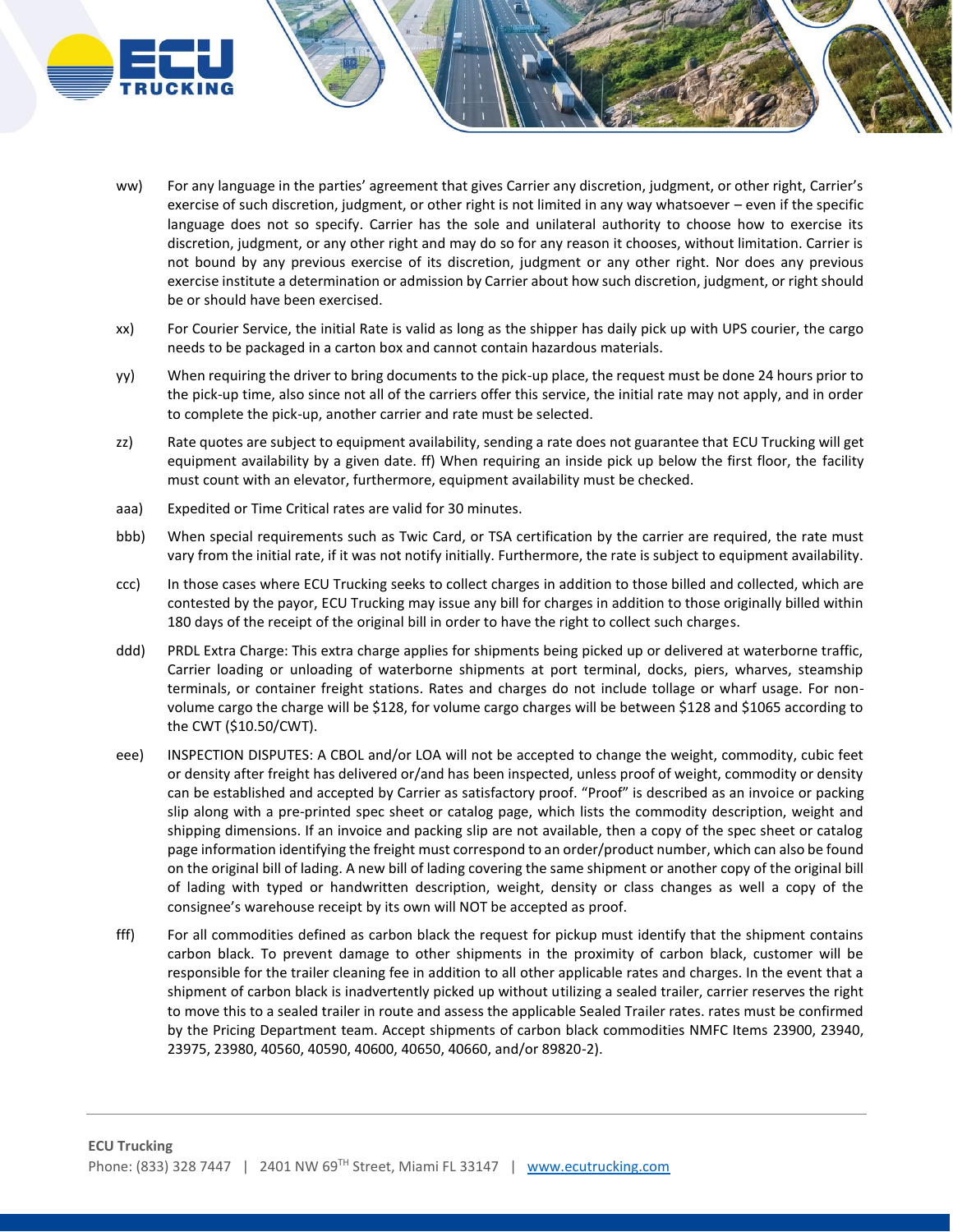

- ggg) Shipments of all commodities including exhibition material and paraphernalia, exhibition booths or stalls, in addition to all other charges, will be subject to a pickup and delivery fee. Applies when picked up from or delivered to a trade show location. Also applies at a warehouse where trade show shipments are held either prior to or following a trade show. rates must be confirmed by the Pricing Department team.
- hhh) Pickups or deliveries provided at one of the following types of locations are "Limited Access" extra charges will apply and you must check the limited access accessorial.
	- 1) Airports or locations on airport property
	- 2) Casinos
	- 3) Camps, Carnivals, Fairs
	- 4) Chautauquas, Churches, Mosques, Synagogues, Temples, Convents
	- 5) Schools
	- 6) Colleges and Universities
	- 7) Medical/Urgent care sites
	- 8) Prisons / other correctional facilities
	- 9) Construction Sites
	- 10) Individual / Mini Storage Units
	- 11) Mine Sites or Quarries
	- 12) Golf Courses, Country Clubs
	- 13) Nuclear Power Plants
	- 14) Military Bases/Installations 15. Parks, Farms, Ranches
	- 15) Court houses
	- 16) Day cares
	- 17) Hotels, Motels, Resorts
	- 18) Restaurants, Bars, Night Clubs
	- 19) Cemeteries
	- 20) Outdoor flea markets
	- 21) Retirement/Nursing Homes
- iii) The following list of Commodities or materials, are classified as Forbidden Goods for Ground transportation for ECU Trucking, none of our carriers will agree to move them, with a few exceptions noted Below:
	- 1) Aircraft disk brakes carbon
	- 2) Alcoholic Beverages (the rate must be confirmed with the pricing department, since not all truck companies offer this service; in addition, extra charges may be applied).
	- 3) Articles of extraordinary value
	- 4) Articles of antiquity
	- 5) Bank bills
	- 6) Biological products
	- 7) Business records-current or archived
	- 8) Carbon black
	- 9) Coins
	- 10) Cigarettes (Only one carrier, must ask for permission to move it)
	- 11) Corpses
	- 12) Cream, fresh
	- 13) Cultures of Etiologic agents
	- 14) Currency
	- 15) Deeds
	- 16) Diagnostic specimens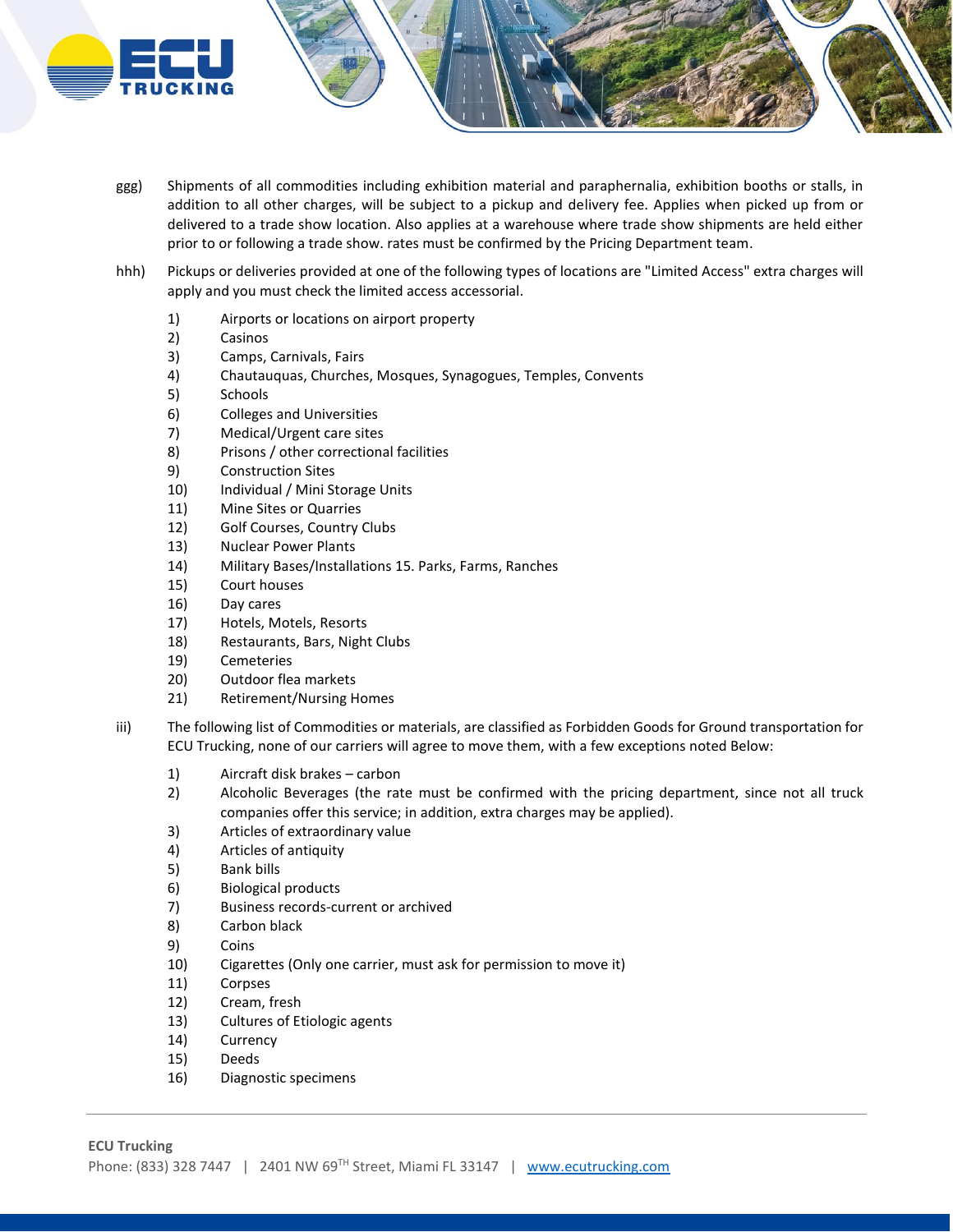

- 17) Drafts
- 18) Envelopes or wrappers, government stamped, in shipments weighing 30,000 pounds or more.
- 19) Etiologic agents / Infectious Substances (Division 6.2)
- 20) Explosives, Domestic (Class 1.1, 1.2, 1.3)
- 21) Explosives, Mexico (All Classes & divisions)
- 22) Flammable Solids (Mexico only):
- 23) Div 4.2 Spontaneously Combustible
- 24) Div 4.3 Dangerous When Wet
- 25) Fruits, fresh 26. Garbage
- 26) Hazardous waste
- 27) Meat, fresh
- 28) Milk, fresh
- 29) Jewelry, other than costume or novelty
- 30) Letters, with or without stamps, unless Consignor/Consignee is United States Postal Service
- 31) Liquids, in bulk, requiring special tank truck equipment
- 32) Live animals
- 33) Medical waste
- 34) Moving picture films or other films
- 35) Museum exhibits
- 36) Nitrocellulose (Except UN3270)
- 37) Notes
- 38) Original works of art including, but not limited to, sculptures, statuary, carvings, stained/blown glass, jewelry, pictures, or painting
- 39) Poisonous Substances:
- 40) Poison/Toxic Inhalation Hazard Zone A
- 41) Poison/Toxic Inhalation Hazard Zone B (in bulk packages)
- 42) Poison/Toxic Inhalation Hazard Zone B, C, or D (Mexico only)
- 43) Postage stamps
- 44) Poultry, live
- 45) Precious stones
- 46) Radioactive materials (all Class 7)
- 47) Revenue or tax stamps
- 48) Taxidermy unless released to a value not exceeding \$5.00 per pound, per package, or article
- 49) Valuable papers of any kind
- 50) Vegetables, fresh
- 51) Freight requiring refrigeration or protection from heat, except as provided in Item 810, excluding shipments protected by the Consignor
- 52) Universal Waste
- 53) White Silica (Only one carrier, must ask for permission to move it)

# **5. LTL shipments being picked up or delivered in Mexico.**

- a) LTL General Conditions apply.
- b) All the rates unless otherwise specified only covers transport; any custom clearance services and border cross must be done by a broker hired by the client.
- c) All the rates unless otherwise specified only covers transport, crossing border fee will be quote separately and rate can variate depending on the selected border.
- d) Once the transfer is reserved, the unit has 24 hours to cross the border, otherwise the extra charges can apply.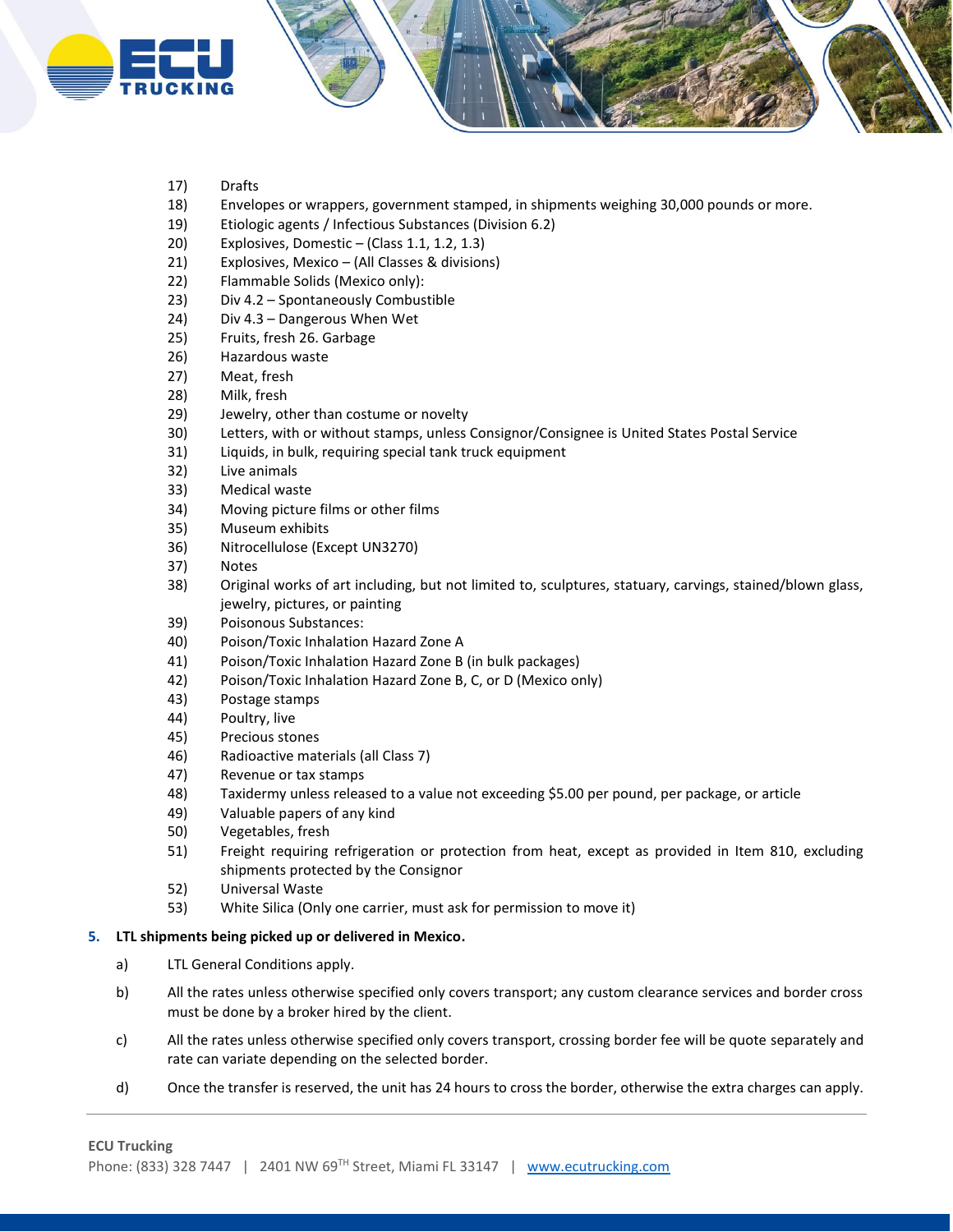

- e) This rate only covers transport; any custom clearance services and border cross have to be done by a broker hired by the client.
- f) The rate includes transport on Mexican side and the transport on the American side. Zip Codes have to be check in order to be sure of the lines quoted.
- g) Customs Broker must complete the ¨pedimentos¨ and pre-file documents, ECU Trucking cannot give any instructions to brokers. h) If cargo required to move bonded through the United States Customs Broker must fill 7512.
- h) Once cargo arrives to the border, carrier in Mexico can hold it at its terminal for 3-day storage free. After this time storage fees will apply. Fees will depend on the selected carrier.
- i) For Mexico side pick-ups, instructions and documentation must be sent to ECU Trucking before noon to pick up the same day, otherwise pick up will be schedule for the next business day, since the carrier will need to check the availability based on the pickup location.
- j) If needed pickup and delivery appointment can be schedule. Extra fees will apply depending on the selected carrier.
- k) For drop off customer must give prior notice to ECU Trucking and deliver the cargo at the terminal with ECU Trucking ´s BOL.
- l) For docks pickups at Mexico terminals a LOA must be sent to the terminal specifying the unit details and the name of the trucking company or driver that will pick up the cargo.
- m) Once the Freight is delivered, customer has a maximum of 7 days to notify any intention to file a claim against the carrier for Shortage or Damage. Cargo should not be exported, for the Carrier to make the necessary inspections if needed, claims can be denied if freight is not available when a physical inspection of the goods is required to continue the process.
- n) Once the Freight is delivered, the client has a maximum of 180 days dispute any extra charge.
- o) Pickups or deliveries in rural zones are Limited Access extra charges will apply.
- p) Mexican carriers can decline the pickup depending on the commodity and the shipper for security reasons

#### **6. LTL shipments being picked up or delivered in Canada.**

- a) LTL General Conditions apply.
- b) Delivery of IT freight prior to cancellation of IT is a violation of Customs Regulations. Bonds moving on an IT, will be held at the carrier's facility until the customer provides us a CF 3461, CF 7512 for I.E. or TE for another port to closing the carrier's bond. Only when the shipment travels on a T&E, the carrier can deliver to a bonded facility. CFS Regulations apply to containers only, not LTLFreight. IBEC Bonds are for In Bond Export Cargo, IT freight is not Export cargo.
- c) Rates include the following charges: Inbond Charge, Inbond Preparation and Canadian processing Charges.
- d) The destination warehouse must be bonded, in order to move the freight, otherwise, Reconsignment charges will apply, and the initial rate does not apply, and cargo will not be delivered at the not bonded facility.
- e) Consider that if the export is going to be done through Port Everglades, the 7512 will show that ¨the freight is being exported through Miami´s port¨, and you should do the respective change when closing the IT. Note that YRC has a restriction to deliver in Port Everglades, since this is not a Miami´s terminal area.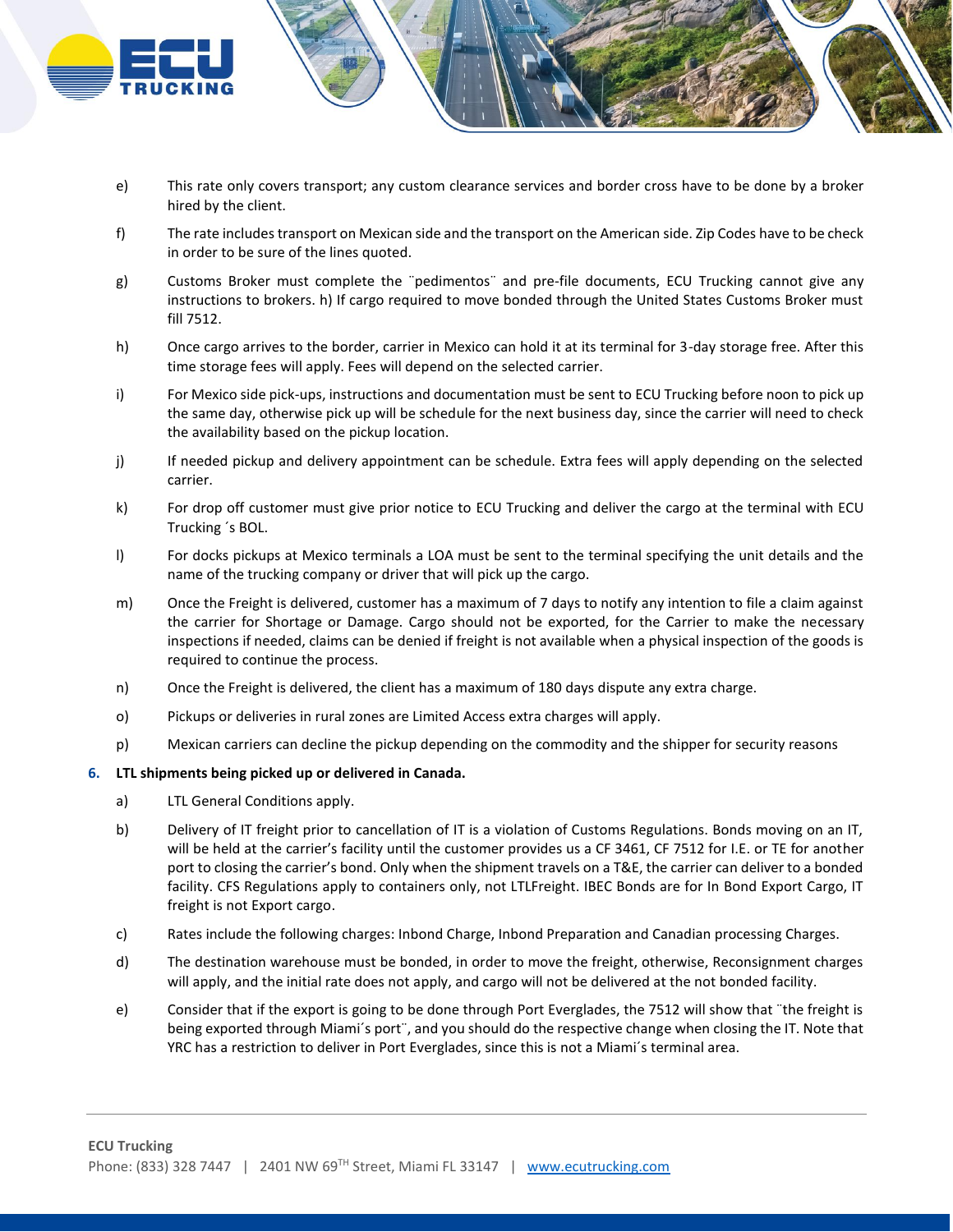

- f) For any documentation needed prior delivery customer has 24 hours from the original notification to provide such documents (New Entry, Shipping Documents, etc), otherwise cargo will not be delivered, and additional storage charges will apply.
- g) Once the cargo arrives to the destination terminal and if any document required for delivery is not provided by the customer, and after the legal storage time has been exceeded, it will be at the carrier discretion to contact Customs. Once contacted they may confiscate the freight and ECU Trucking will no longer hold any responsibility on the freight and will not have any dispute with customs.
- h) For inbond shipments where the carrier is responsible of issuing the bond, Bond Amendment fees will apply if the customer fails to provide the correct shipment details and/or any information that requires a Bond correction.
- i) An export declaration (B13) must be completed and submitted by the shipper, prior to pick up, for commercial goods that are valued at \$2,000. The shipper must provide the document and must be included with the commercial invoice, packing list and BOL.
- j) Carrier may cancel, suspend or modify the guaranteed service in transit for p/u or deliveries that it needs to cross a border without prior notice (between Canada, USA and Mexico) due government regulations, special permits or security measures required.
- k) Once the cargo arrives to its destination in USA it has 15 days to be exported, otherwise warehouse and custom extra charges may apply, also Carrier will call G.O and they will confiscate the freight and ECU Trucking will no longer hold any responsibility on the freight and will not have any dispute with customs.
- l) If the shipment is traveling under an IT (Bonded document) the client's broker has 2 free days to close the bond and create a new entry, otherwise cargo will not be delivered, and extra charges will apply.
- m) In case the Shipper uses a BOL different from the one sent by ECU Trucking's operations department, the company will automatically be exonerated from any responsibilities and neither the tariff nor the discount will apply.
- n) If the shipper uses a different BOL from the one sent by ECU Trucking an extra fee will be charge for the change in documents.
- o) In case of doing an incorrect use of ECU Trucking's BOL resulting on a "Reconsignment", the client must pay any additional charges.

# **7. Batch Quoting**

- a) Rate applies as long as the cargo is palletized, well packed and protected
- b) Rates are valid for 30 days
- c) Weight per piece shall not exceed 3,500 lbs.
- d) Max weight per load: 20,000 lbs.
- e) Not valid for more than 750 cft (carrier will use 96" for height when calculating dimensions if product cannot be stacked)
- f) The shipment can't take more than 20' linear feet of the truck.
- g) Max dimensions per piece: Length: 20 ft. (240") / Width: (92") / Height (96").
- h) Batch Quotes are based merely on the weight and class of the Freight, if these characteristics change, rates may vary.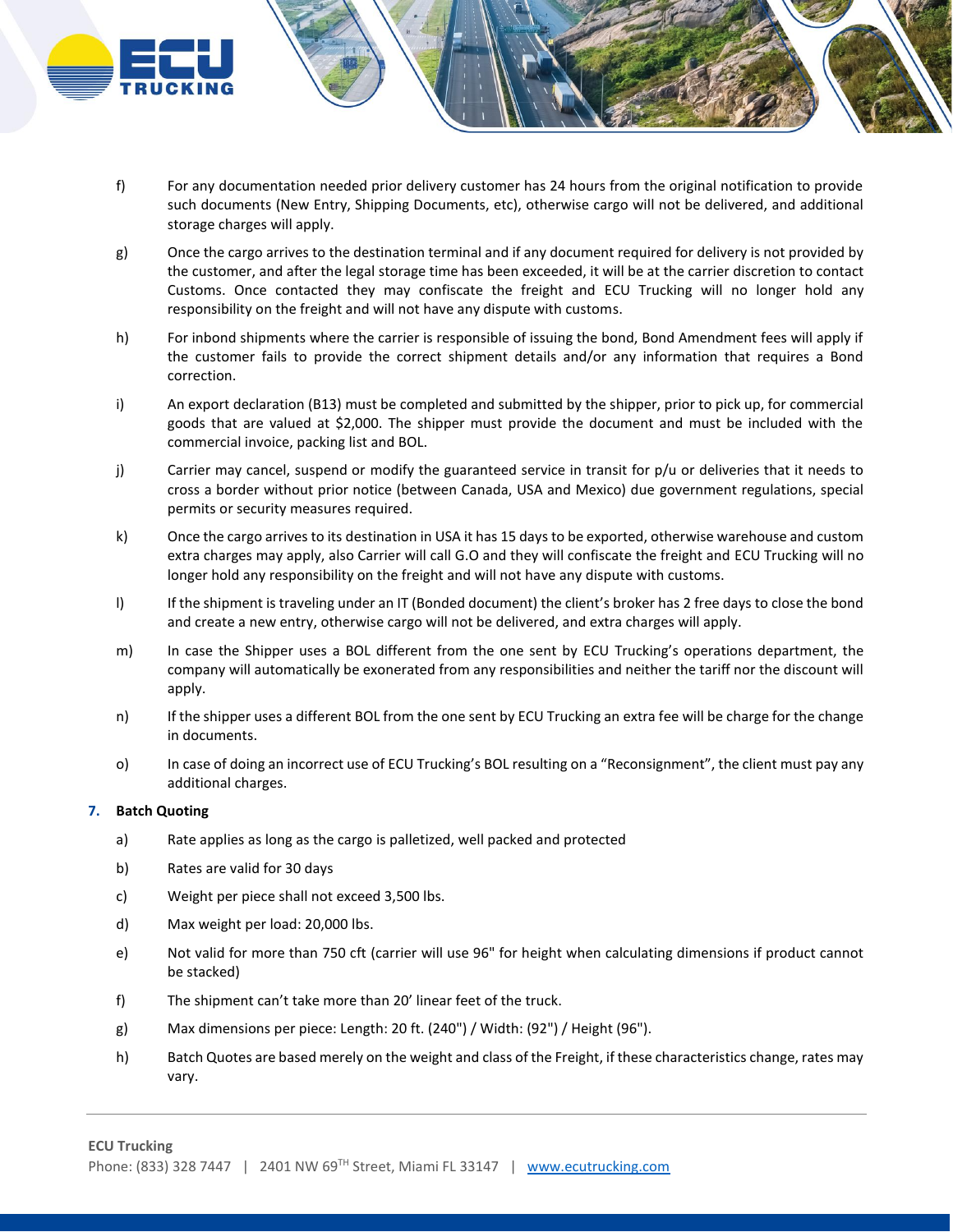

i) If the dimensions of the freight change, rates may vary.

# **8. Liability, limitation of actions, Disclaimers and limitation of Liability.**

- a) Except as specifically set forth herein, ECU Trucking makes NO EXPRESS OR IMPLIED WARRANTIES relating to its Services.
- b) Unless subject to an overriding statute or international convention, any and all claims against ECU Trucking or the third party selected by the client, for potential or actual loss, must be received by ECU Trucking, in writing, within sixty (60) days from the date the Goods were delivered; failure to give ECU Trucking timely notice shall be considered a complete defense to any action taken by Customer. In the event the Goods were not delivered, notice of all claims must be received by ECU Trucking within nine months from the date of loss.
- c) If your shipment was delivered damaged the carrier will need an appointment for an inspection, do not export the freight until the inspector visits the consignee and the claim is processed, otherwise claim will be rejected.
- d) The rate does not cover additional insurance from carrier's liability. If you wish to insure this load for an specific value, please ask ECU Trucking to provide an additional insurance service, otherwise, since ECU Trucking does not have direct contact with the cargo, our liability is limited to carrier's direct liability and we are only responsible of assisting our customers on filing claims to carriers and doing follow up of the this procedure.
- e) The Customer agrees that ECU Trucking shall only be liable for any loss, damage, expense or delay to the goods resulting from the negligence or other fault of ECU Trucking directly; such liability shall be limited to an amount equal to the lesser to the carrier's own liability.
- f) ECU Trucking 's responsibility is limited to filing claims with insurer or carrier and following up with the insurer or carrier.
- g) Customer agrees that ECU Trucking shall, in no event, be liable for consequential, punitive, statutory or special damages in excess of the monetary limit provided for above.
- h) ECU Trucking will not be responsible for any discrepancies not noted on the Delivery Receipt of the Trucking Company.
- i) Volume quotes have a maximum liability of \$0.50/Pound.
- j) The carrier`s liability Insurance will only pay \$0.10 per pound for used good, moving's and household goods
- k) Goods being returned to shippers / vendors require previous inspection by the carriers, otherwise they will be moved with a liability of \$0.0 / Lb.
- l) Loss or Damage claim filing Concealed damage:
	- 1) When damage to, or loss of, contents of a shipping container is discovered by the consignee that could not have been determined at time of delivery it must be reported by the customer to ECU Trucking upon discovery.
	- 2) Reports must include a request for inspection by Carrier's representative.
	- 3) Notice of loss or damage and request for inspection must be confirmed by a written or electronic communication.
	- 4) While awaiting inspection by Carrier, consignee must hold the shipping container and its contents in the same condition they were in when damage was discovered, insofar as it is possible to do so.
	- 5) Notice of loss or damage should be provided to ECU Trucking /Carrier within five (5) Business Days from the date of delivery.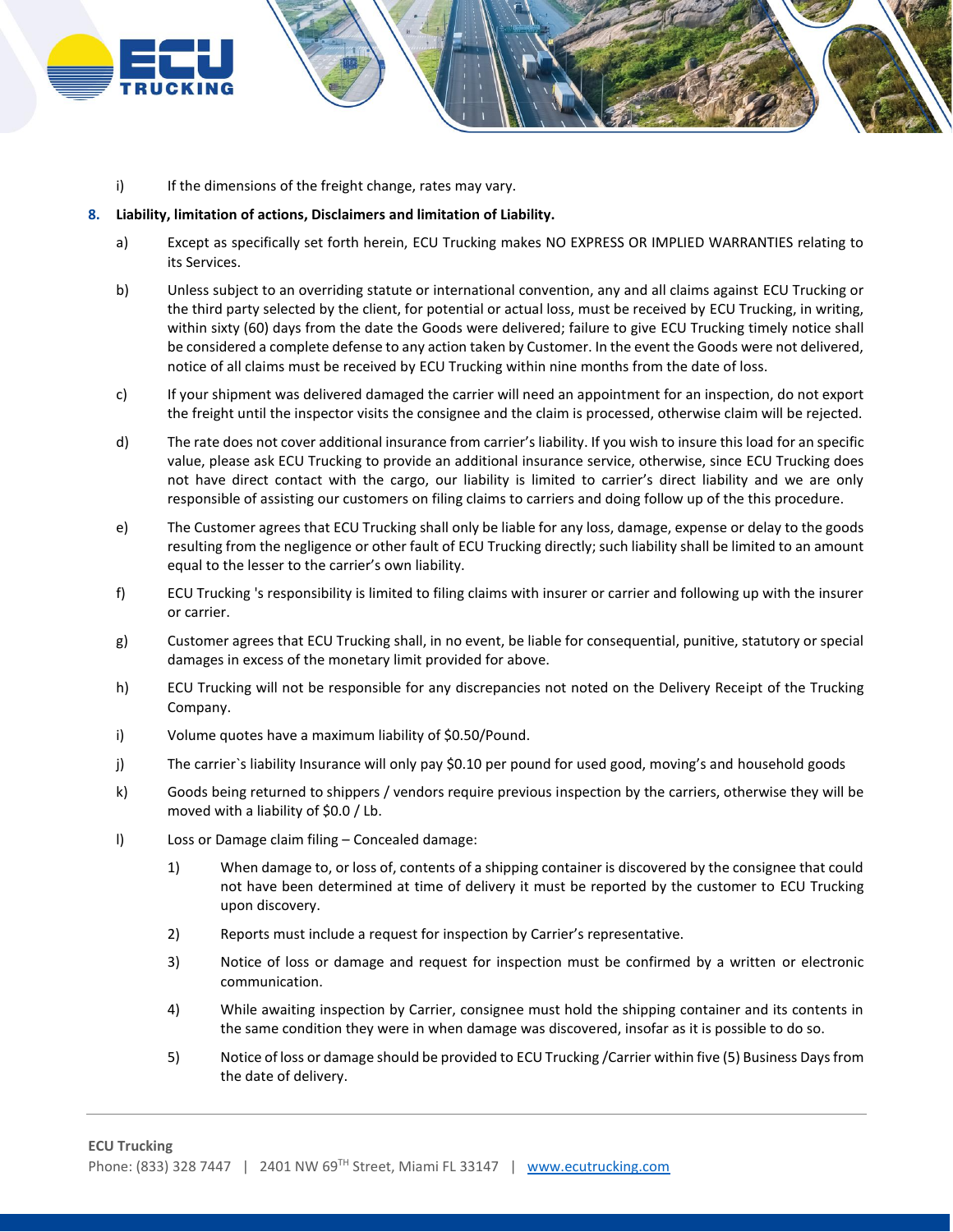

- 6) If five (5) Business Days pass between the date of delivery of the shipment by Carrier and date of report of loss or damage and request for inspection by consignee, it is incumbent upon consignee to offer reasonable evidence to Carrier when inspection is made that loss or damage was not incurred by the consignee after delivery of shipment. Reasonable evidence includes but is not limited to: (a) Identifying the party(ies) responsible for unloading (b) Identifying the chain of custody of the article, including prior transportation by any mode. (c) Location(s) of the article(s) once the shipment was received until the damage was noted. (d) Any mechanical or physical handling by the consignee after delivery by Carrier.
- 7) If a clear delivery receipt is available on the shipment, e.g. no damage or shortage is noted, claimant must provide documentation showing that damage or loss occurred prior to delivery by Carrier.
- m) UPS Small Package responsibility for loss or damage: UPS´s (courier) liability for loss or damage to each UPS domestic Package is limited to a value of \$100.00. Unless a greater value is declared prior shipping and the customer requests and approves any additional coverage and pays an additional charge, customer agrees that the released value for each domestic Package is no greater than \$100.00.
- n) Cargo claims handling & Disposition:
	- 1) The amount of time a carrier has to acknowledge, investigate, and conclude a claim is regulated by the Federal government.
	- 2) A carrier has 30 days after the date they receive a claim in which to send out their Acknowledgement of the claim.
	- 3) A carrier has 120 days (after the initial 30 days for Acknowledgement) to do one of the followings: (a) Pay claim (b) Decline claim (c) Offer a compromise settlement (d) Advise the claim cannot yet be concluded.
	- 4) Every 60 days the claim remains pending thereafter, the carrier must provide a written or electronic explanation of why the claim remains outstanding.
	- 5) The Claimant has 2 years and 1 day from the date of the first carrier declination of the claim in which to file suit against the carrier.
	- 6) If the claim is outstanding/pending on the date marking the 2 years and 1 day from date of the first declination, the claim is considered Time Barred and will be closed with no further action being taken.
- o) Some LTL carriers have no liability for the following items:
	- 1) Any items of extreme value not immediately able to be determined
	- 2) Antiques collectibles, furniture, glassware, jewelry and memorabilia.
	- 3) Appliances, major household appliances (including without limitation refrigerators, stoves or ranges, washers, dryers, dishwashers, etc.)
	- 4) Artwork Original or Limited editions, including but not limited to paintings, drawings, etchings, sculptures, statues, tapestries, watercolors, and artwork that is signed and numbered
	- 5) Automobile body sections, body parts, bumpers, running boards, trim, etc. as defined and described in NMFC item 18060-18285, and not in wooden crates
	- 6) Carbon black, (liquid or solid)
	- 7) Fine porcelain vases, dishes, figurines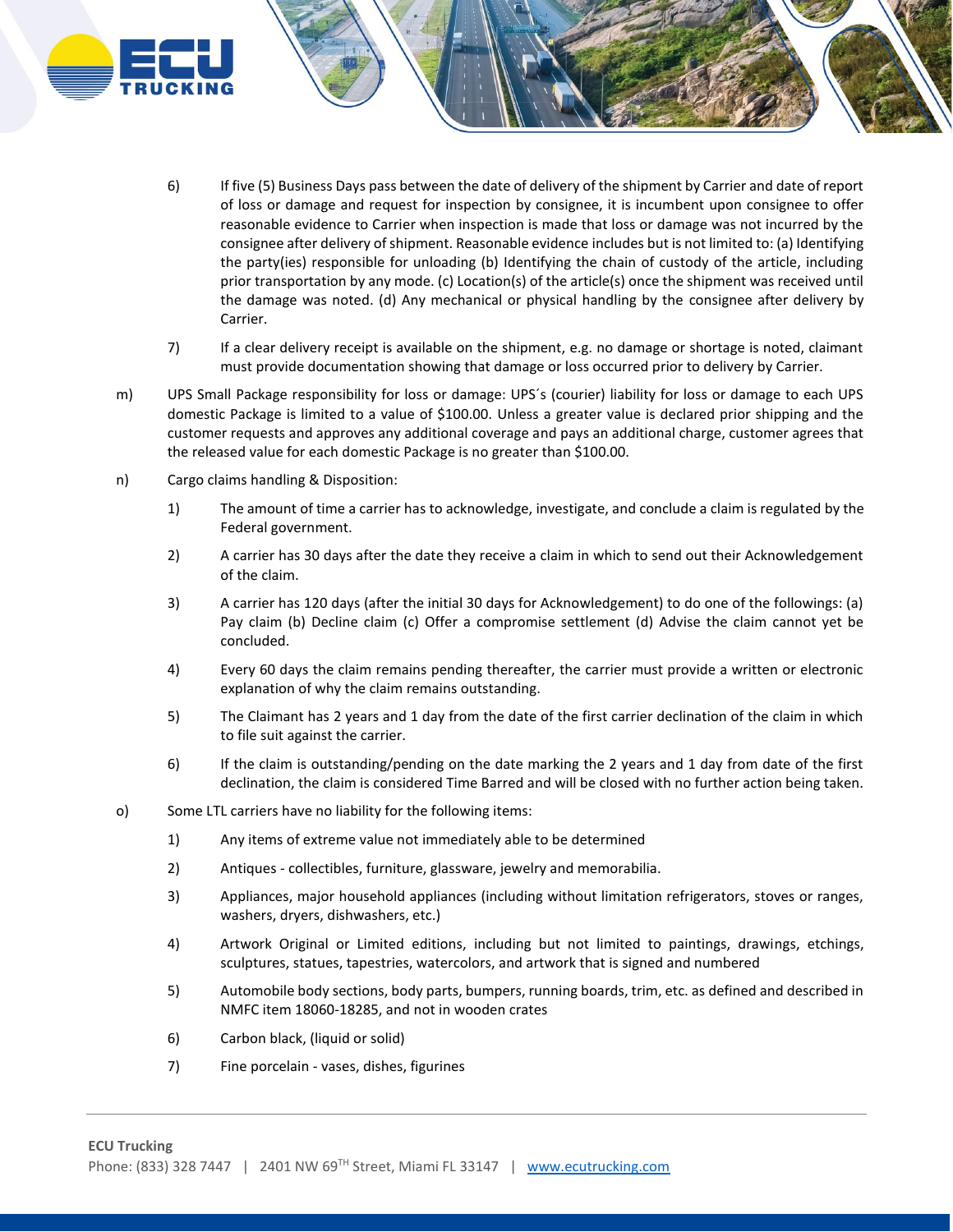

- 8) Fireworks
- 9) Household goods
- 10) Items of freight including packaging over 10' (including pallets, skids, crates, totes, gaylords, cartons, bundles, coils, reels, or rolls as specified in NMFC item 235 and NMFC item 580); also see Item 670 for applicable charges
- 11) Light bulbs (including but not limited to fluorescent tubes and incandescent bulbs)
- 12) Lottery tickets
- 13) Mattresses, with or without box springs
- 14) Made-to-cut, made-to-order or custom items not typically maintained in inventory and with no other practical use or value beyond the immediate intended use (e.g. countertops, window treatments, imprinted clothing, brand specific packaging, etc.)
- 15) Metal sheets, goods, flat not in solid wooden crates
- 16) Photocopiers with or without multiple functions, designed as desktop models specifically for personal/home office use, not in original manufacturers' packaging.
- 17) Printer stock, either paper or pulp board sheets, printed or unprinted, packaged other than in solid wooden crates.
- 18) Plants, live
- 19) Pottery or earthenware of any type (i.e. nursery supplies, etc.)
- 20) Schedule III drugs, substances or chemicals (as defined by the U.S. Drug Enforcement Administration)
- 21) Solar panels
- 22) Televisions or computer monitors 24'' or larger.
- 23) US Mail any postcard, letter, package, with U.S. postage stamps applied.
- 24) Vehicular glass (as described in NMFC items 86540 through 86566)

#### **9. Restrictions to Quote Online**

- a) Max weight per load: 10,000LBS.
- b) Weight per piece shall not exceed 3,500 LBS.
- c) Not valid for more than 6 PALLETS/12' LINEAR FEET/ 750 CFT (Carrier will use 96" for height when calculating dimensions If product cannot be stacked)
- d) Max dimensions per piece: Length 12FT (144")/ Width (90")/ Height (92").
- e) Dimensions should be entered with NO decimal numbers.
- f) Online quotes for small package freight do not apply, due to the fact carriers such as UPS & FedEx possesses a courier service, therefore it is suggested to contact [quotes@ecutrucking.com](mailto:quotes@ecutrucking.com) for an accurate rate quote
- g) Please note these are the restriction for the client to quote online, it does not mean that ECU Trucking is not able to handle shipments exceeding those restrictions, it means these rates should be obtained directly by our pricing representatives.

# **10. Container Drayage**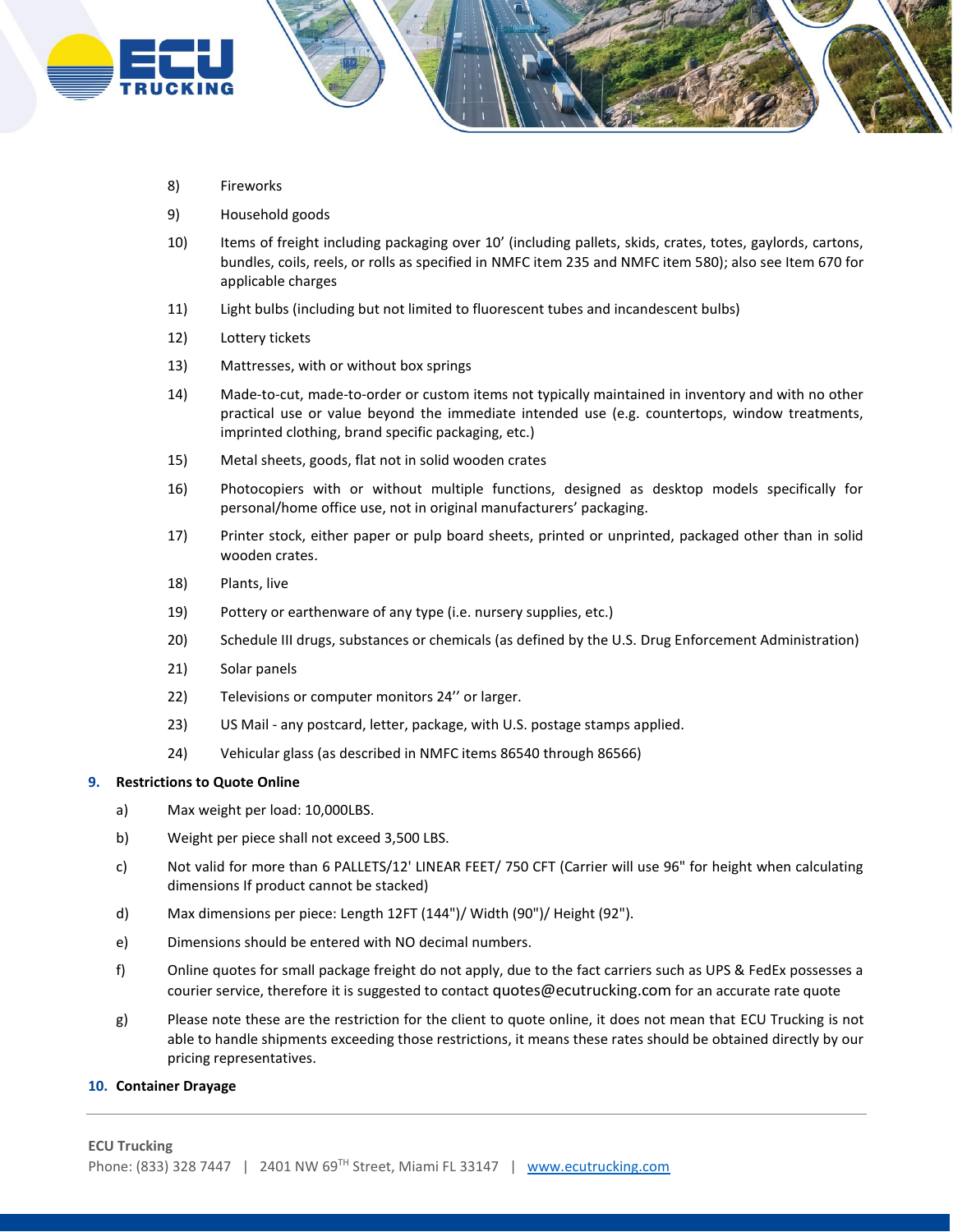

- a) Subject to equipment availability.
- b) Rate quote is valid for 30 days.
- c) Rate Quotes include 1 Hour for Loading and 1 Hour for Unloading (\$90,00/Extra Hour), unless otherwise specified.
- d) This rate does not cover additional insurance from carrier's liability. If you wish to insure this freight for a specific value, please ask ECU Trucking to provide an additional insurance service, otherwise, since ECU Trucking does not have direct contact with the cargo, our liability is limited to carrier's direct liability and we are only responsible of assisting our customers on filing claims to carriers and doing follow up of the this procedure.
- e) A Drop & Pick will double the Rate.
- f) For Overweight Containers extra charges may apply.
- g) Other Extras Charges as Chassis Split or Chassis Flip (Overweight at Ramp) may apply.
- h) For orders booked that are 250 Miles or longer in distance, a Lay Over Fee may apply.
- i) For 20' Container with a Weight higher than 37.500 Lbs, a Tri Axle Fee of \$80/day will apply.
- j) For shipments from/to Portland, OR, Seattle, WA or Tacoma, WA ports, Port Congestion Fee may apply // 1 Free Hour for Loading/Unloading.
- k) For shipments from/to Oakland, CA port, Port Congestion Fee may apply: \$150.00 // Gate Fee: \$50.00.
- l) For shipments from/to Long Beach, CA port, PierPass may apply. 20' Container: \$31.52 + Admin Fee: \$15.00 // 40' Container: \$63.04 + Admin Fee: \$15.00.
- m) For shipment from/to NY/NJ ports, please consider an Additional \$250.00 for any PU/Delivery at Long Island // Port Congestion Fee may apply.
- n) For APM Terminal and PNCT, in NY/NJ, a Congestion Fee may apply.
- o) Rates do not apply for Haz-Mat Cargo, unless otherwise specified on the quote request.
- p) Per Diem Fee can be invoiced up to 90 Days after Container is returned to Port. Admin Fee may apply.
- q) Online quotes:
	- $\overline{\mathbf{M}}$ Subject to Equipment Availability.
	- $\overline{\mathbf{V}}$ Rate per Container
	- $\overline{\mathbf{S}}$ Chassis: \$35.00/Day
	- $\overline{\mathbf{M}}$ Drayage-20: For a Weight higher than 37.500 Lbs, a Tri Axle Fee of \$80/day will apply.

#### **11. Full trucks, projects and special equipments.**

- a) Rate quotes are subject to equipment availability, obtaining a rate does not guarantee that ECU Trucking will get equipment availability by a given date. b) These rates quotes are valid for 7 days.
- b) Rates include 2 hour loading and 2 hour unloading. (\$80,00/Extra Hour).
- c) For Local Hauls (within 100 Miles), Rate includes 1 hour for loading and 1 hour for unloading. \$80,00/Extra Hour.
- d) For Shipment with multiple stops, Rate includes 1 hour for loading and 1 hour for unloading at each location. \$80,00/Extra Hour.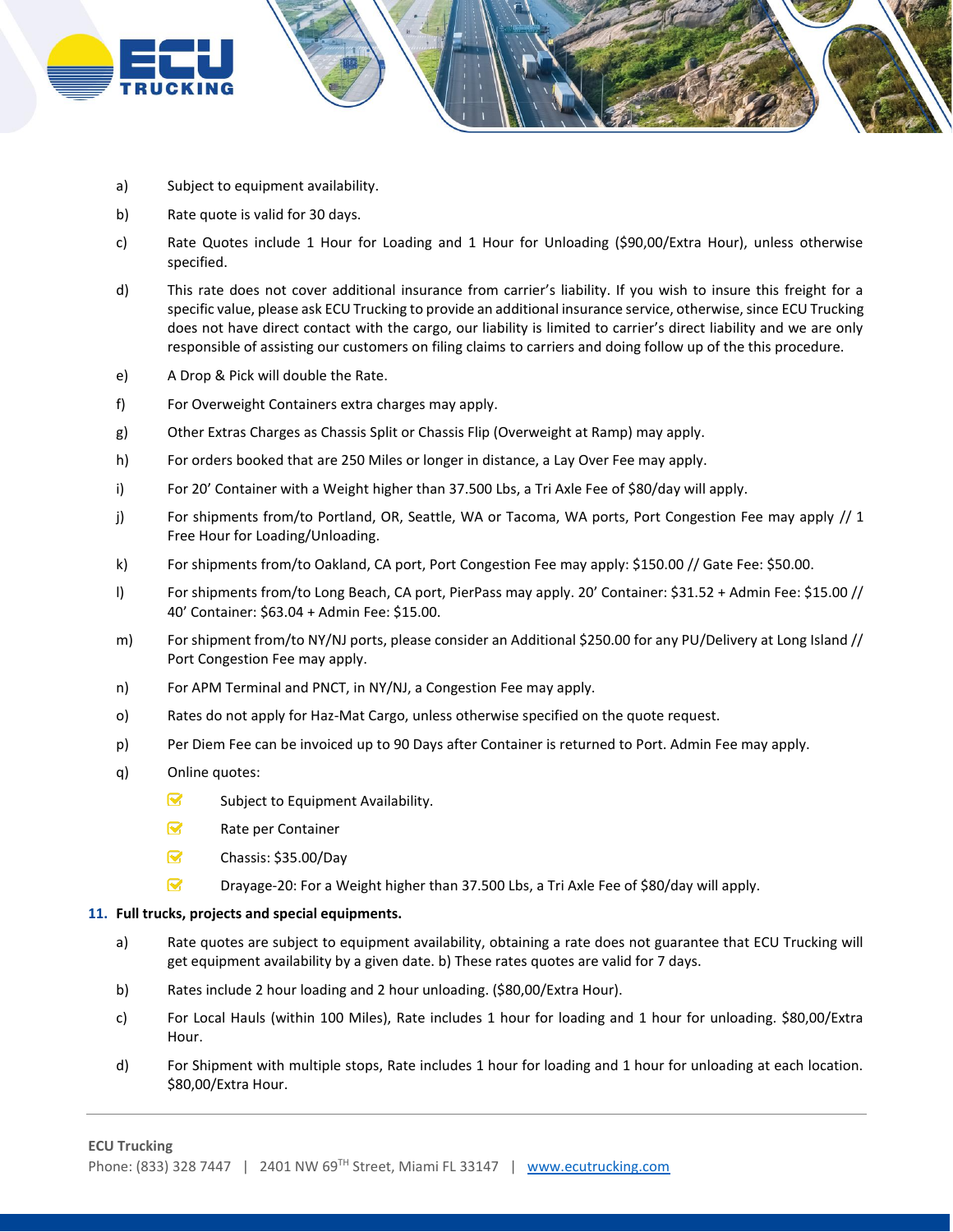

- e) The rate can change according to the dimensions of the cargo. For Over-dimensional Shipments rates may vary depending on the Route and Permits approved by the DOT
- f) The rate does not cover additional insurance from carrier's liability. If you wish to insure this load for an specific value, please ask ECU Trucking to provide an additional insurance service, otherwise, since ECU Trucking does not have direct contact with the cargo, our liability is limited to carrier's direct liability and we are only responsible of assisting our customers on filing claims to carriers and doing follow up of the this procedure.
- g) TONU (Truck Order Non Used) charges: \$350,00. Cancellation must be received at least 4 hours before pick up. Applies for same day pick up. For next day pick up, cancellation must be done previous day before 4pm.
- h) For any same day pickup, changes in the order or BOL can be requested up to 1 hour after pickup was scheduled, otherwise, if changes are requested after this hour, extra charges may apply.
- i) For any next day pickup, changes in the order or BOL must be requested before 4:00pm, otherwise, if changes are requested after this hour, extra charges may apply.
- j) Missed Trip charges: \$350,00. It will apply if Carrier arrives to Shipper and it gets rejected or pick up is cancelled
- k) Cargo liability is limited up to \$100,000 per load.
- l) When Carrier's pup/set or vehicle is delayed by Consignor/Consignee for loading or unloading on or near the premises of Consignor/Consignee, DETENTION Charges will begin upon expiration of the applicable free time allowed, and will end when the pup/set or vehicle is loaded or unloaded and is available for movement.
- m) ECU Trucking is not responsible for damages on any used articles/product transported.
- n) ECU Trucking will not be responsible for any discrepancies not noted on the Delivery Receipt of the Trucking Company.
- o) Rates do not apply for Haz-Mat Cargo, unless otherwise specified on the quote request.
- p) Hazmat rates are not available online, please send you request to quotes@ecutrucking.com
- q) Online quotes:
- r) For some States due to availability, rate may vary
	- $\mathbf{\nabla}$ Rate per Truck.
	- $\overline{\mathbf{M}}$ Non Haz-mat / Non TSA / Non Tanker Endorsement.
	- $\overline{\mathbf{S}}$ Commodities like Liquors & Coils must be requested to Truckload.
	- $\overline{\mathbf{M}}$ Legal Load.

#### **12. Credit Terms and Conditions**

- a) ECU Trucking (hereafter referred to as "The Company") operates its published Credit and Payments terms and conditions. These terms and conditions are printed on every invoice issued by The Company and are available upon request. Note that the Company will send the invoices only through email. The customer is responsible to inform the correct emails, contacts and notify any update.
- b) The Company's standard payment terms require receipt of cash in advance of performance. In the event that the Company extends credit to the Customer, the following additional terms are hereby agreed to be applicable.
- c) The amount of credit issued to the Customer is subject to periodic revisions and the Company may decide to decrease, increase or revoke the monetary limits and at the company's sole discretion, any debt may be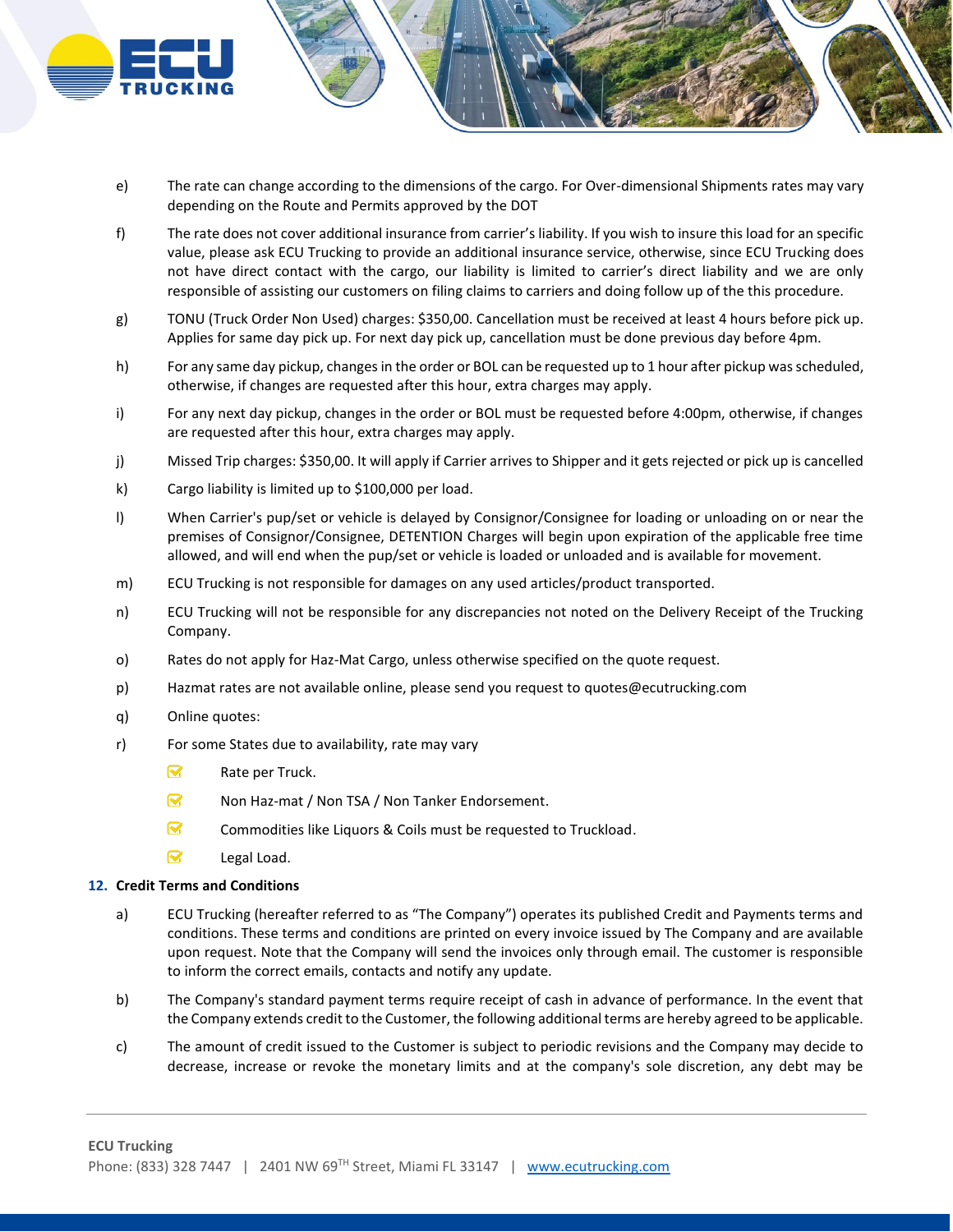

declared immediately due and payable upon demand at any given time. This may be done at the sole discretion of the Company.

- d) By establishing a credit account for the Customer, the Company shall be under no obligation to incur any expense, guarantee payment, or advance money on behalf of the Customer. The fact that the company has made a payment, advance or guarantee shall not be construed as a waiver of this provision.
- e) The Company allows Credit Card payments for the monthly maximum amount of USD\$1,000. Any credit card payment over this amount will cause a 3% additional fee.
- f) The company allows Check payments, which must be remitted to the following attention ECU Trucking, 2401 NW 69TH Street, Miami FL 33147.
- g) The Customer agrees to keep the account current and agrees to pay each invoice in full within 20 days of the date of the invoice (30 days for WCA members).

**Bank details as per below: Account:** Ecu Trucking **Account no:** 229636318 **ABA routing (ACH):** 267084131 **ABA routing (wire):** 021000021 **Swift:** CHASUS33 **JP Morgan Chase** 270 Park Avenue New York, NY 10017-2014

- h) Quotes are not meant to be construed as guaranteed totals for services. Customer understands that, depending on conditions and/or situations occurring at time of actual delivery, additional charges may be added to the final billing for rendered services. If the customer doesn't have any credit terms with The Company, the payment must be done in advance.
- i) In the event that the Customer fails to keep the account current, all amounts owed by Customer shall immediately become due and payable. If the account is not paid when due, a delinquency charge shall accrue on the unpaid amount at the rate of 1.5% per month or part thereof. If the delinquency charge exceeds that permitted by applicable law, the charge shall be the maximum permitted by applicable law.
- j) If any invoices remain unpaid for thirty (30) days after demand for payment, the Company may, in addition to any other rights it has under other agreements and/or applicable law, exercise any or all of the rights of a secured party under the Uniform Commercial Code now in effect in the State of Florida. The foregoing shall be construed according to the internal substantive laws of the State of Florida, without regard to the conflict of law principles of such State.
- k) The Customer, their owners and their principals, shall be jointly and severally liable to the Company for the payment of all invoices due, without discount, together with any Court costs, expenses, and reasonable attorney fees incurred in collecting any sums due the Company.
- l) Customer agrees to pay the Company for costs of collection, including reasonable attorney fees incurred in connection with the collection of this account, or if this account is placed in the hands of a collection agency, then the applicant agrees to pay the Company as additional and liquidated damages an amount equal to 30% of the amount unpaid thereon, together with such reasonable attorney fees as may be incurred in connection with the collection.